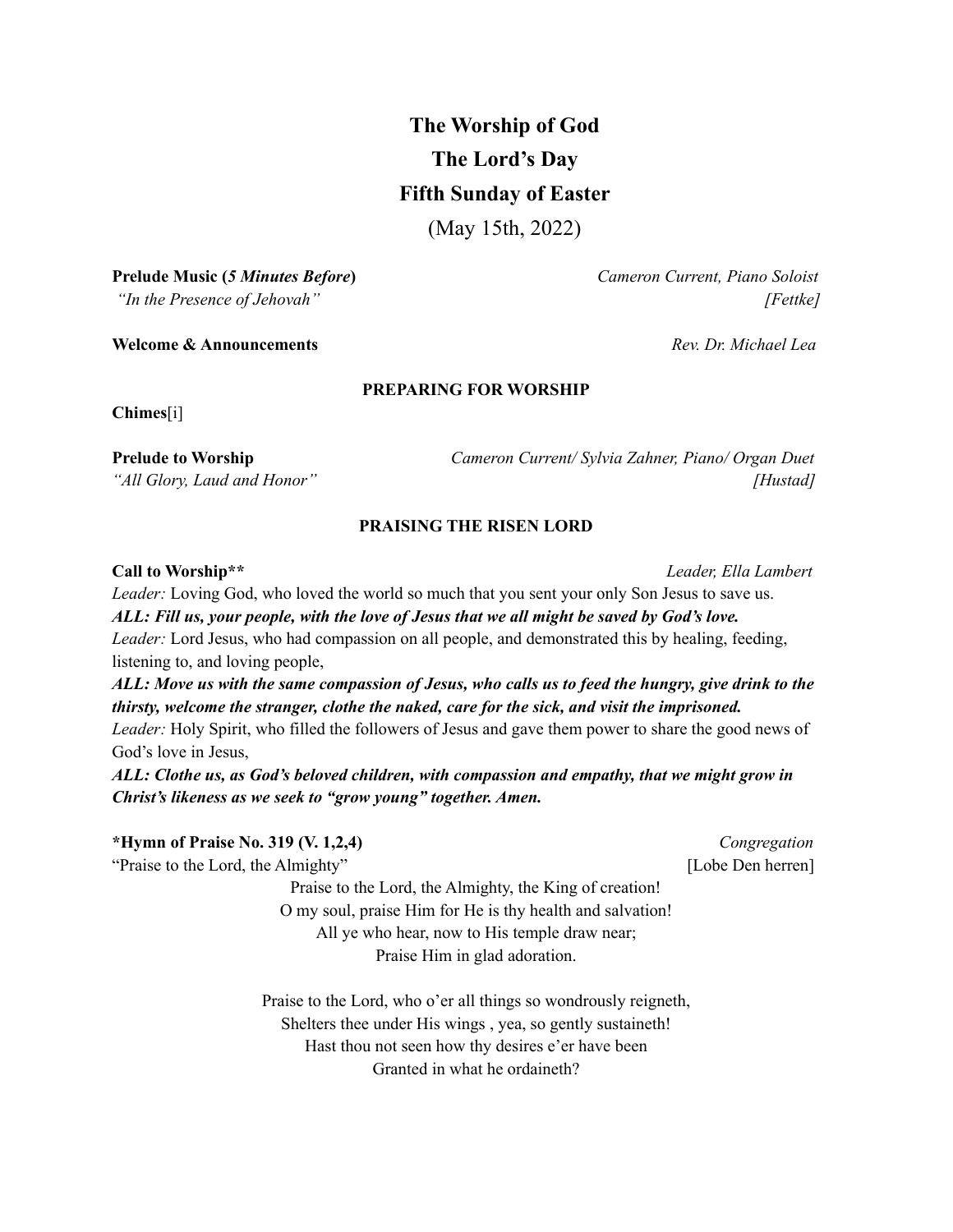Praise to the Lord, O let all that is in me adore Him! All that hath life and breath, come now with praises before Him. Let the Amen sound from his temple again, Gladly forever adore him.

**Scripture Reading:** Matthew 9:35-38; Matthew 14:13-21, 15:29-39 *Jennifer Treski* Leader: This is the Word of God. **People: Thanks Be to God.**

**Morning Prayer** *Charles Hamm*

**Children's Sermon** *Maggi Birdsell*

**\*Offertory Hymn No.619** *Congregation*

*"Blessed Assurance, Jesus Is Mine"* [Assurance]

Blessed assurance, Jesus is mine! Oh, what a foretaste of glory divine! Heir of salvation, purchase of God, born of his Spirit, washed in His blood.

#### **CHORUS**

This is my story, this is my song, praising my Savior, all the day long; This is my story, this is my song, praising my Savior, all the day long. Perfect submission, perfect delight, visions of rapture now burst on my sight: Angels descending bring from above echoes of mercy , whispers of love.

#### **CHORUS**

Perfect submission, all is at rest, I in my Savior am happy and blest: Watching and waiting, looking above, filled with His goodness, lost in His love.

### **CHORUS**

**\*Offertory Prayer** *Grady Lambert*

*"The Risen Christ"* **[**Getty/Madeira]

#### **CELEBRATING THE LIVING WORD OF GOD**

**Sermon** Growing Young: *Rev. Dr. Michael Lea* Empathizing with Today's Young People

**Offertory** *Sylvia Zahner, Organ Soloist "Be Thou My Vision" [P. Fey]*

**\*Doxology** *Congregation*

**Anthem** *Sanctuary Choir*